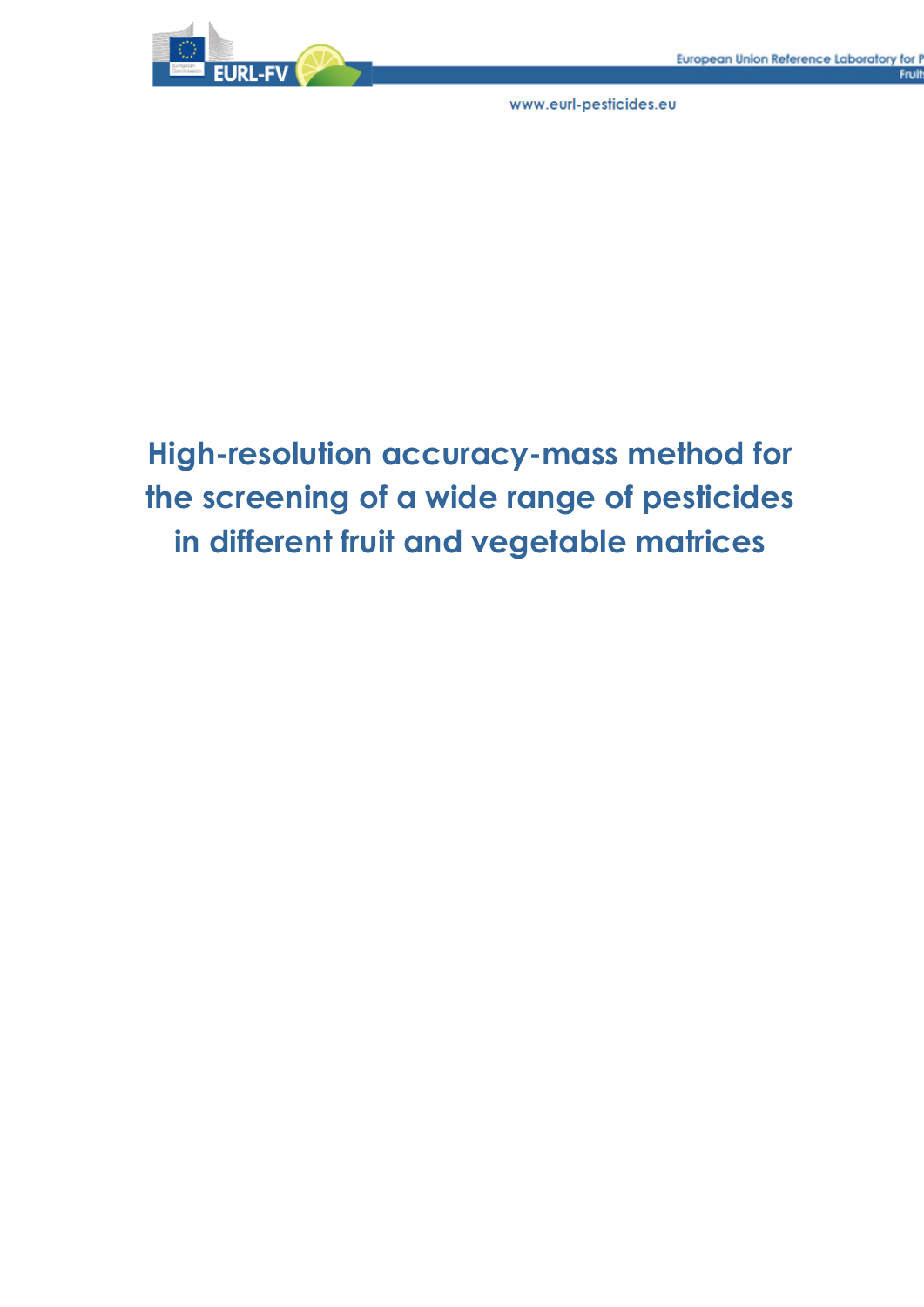

## **CONTENTS**

|--|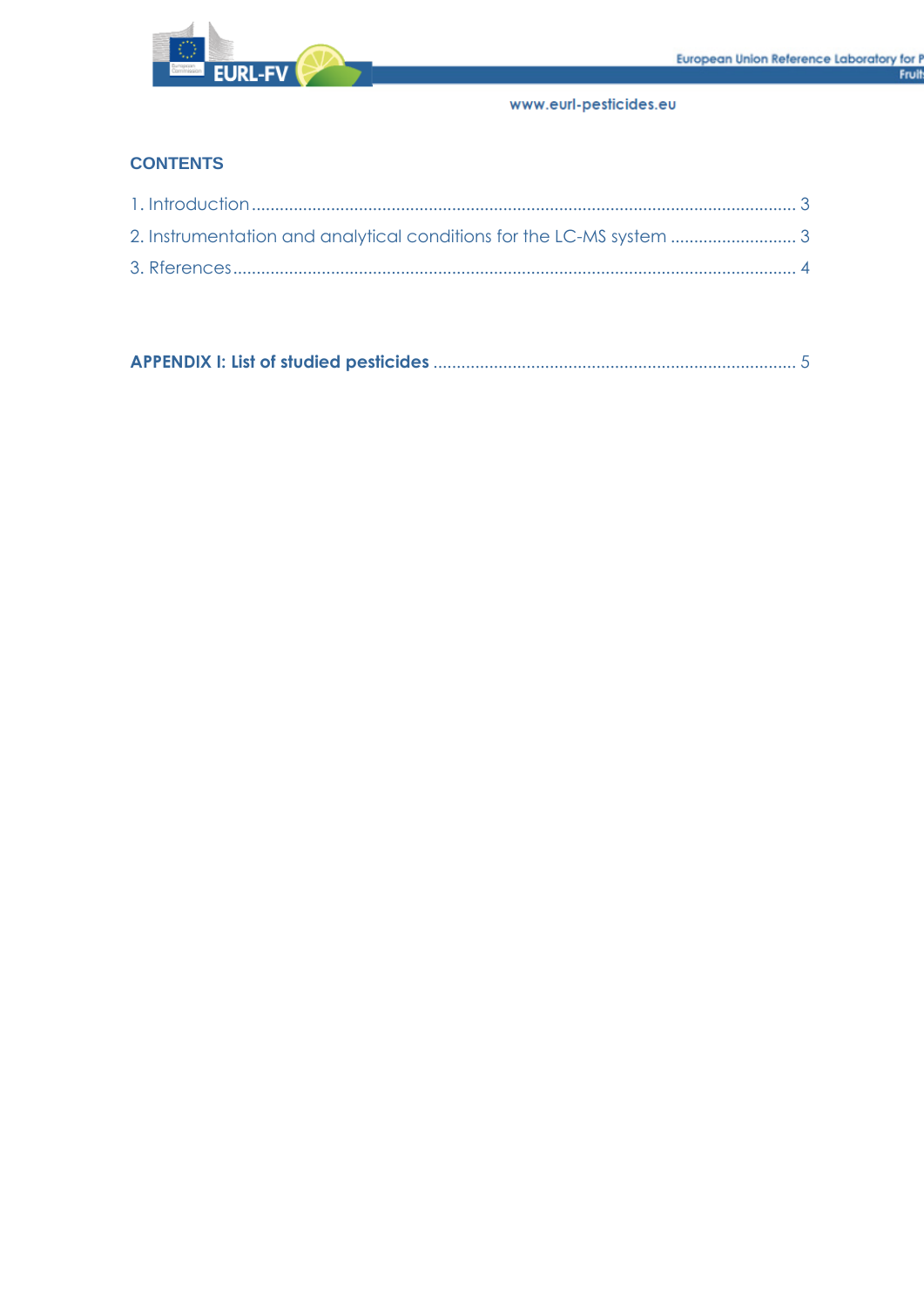

## 1. Introduction

The Orbitrap (QExactive) was evaluated for the analysis of pesticides. The evaluation was performed using QuEChERS extracts of tomato, pepper, orange and green tea. The extracts were spiked with 170 selected pesticides at four concentration levels (10 µg/kg, 50 µg/kg, 100 µg/kg and 500 µg/kg). Extracts were diluted 5 fold before the injection. Three different resolution settings (17,500, 35,000 and 70,000) were evaluated. This report presents working parameters of the LC-MS system and data base of the investigated pesticides.

## 2. Instrumentation and analytical conditions for the LC- MS system

UHPLC Dionex Ultimate 3000

- Column: Thermo Scientific Accucore aQ C18 150 mm x 2.1 mm and 2.6 m
- Mobile phase A: 98% water, 2% methanol, 5mM ammonium formate, 0.1% formic acid
- Mobile phase B: A: 98% methanol, 2% water, 5mM ammonium formate, 0.1% formic acid
- $\bullet$  Flow rate: 0.4 mL/min
- Injection volume: 10 µL
- Gradient: From 0 to 4 minutes, the amount of mobile phase B increased to 20%, from 4 to 5.5 minutes to 40%, and from 5.5 to 10 minutes to 100%. 100% of B was maintained until 13 minutes. Following this, the mobile phase was changed to 100% A and maintained over 5 minutes for re-equilibration.

## QExactive:

- sheath gas flow rate: 40
- auxiliary gas flow rate: 5
- sweep gas flow rate:1
- spray voltage: 3.00 kV
- capillary temperature: 280 °C
- S-lens RF level: 55.0
- heater temperature: 350 °C
- Scan mode: full scan
- AGC target: 1e6
- maximum IT: 200 ms
- scan range: 100-800 m/z
- resolution (FWHM at 200 m/z): 35,000 for easy matrices and 70,000 for difficult matrices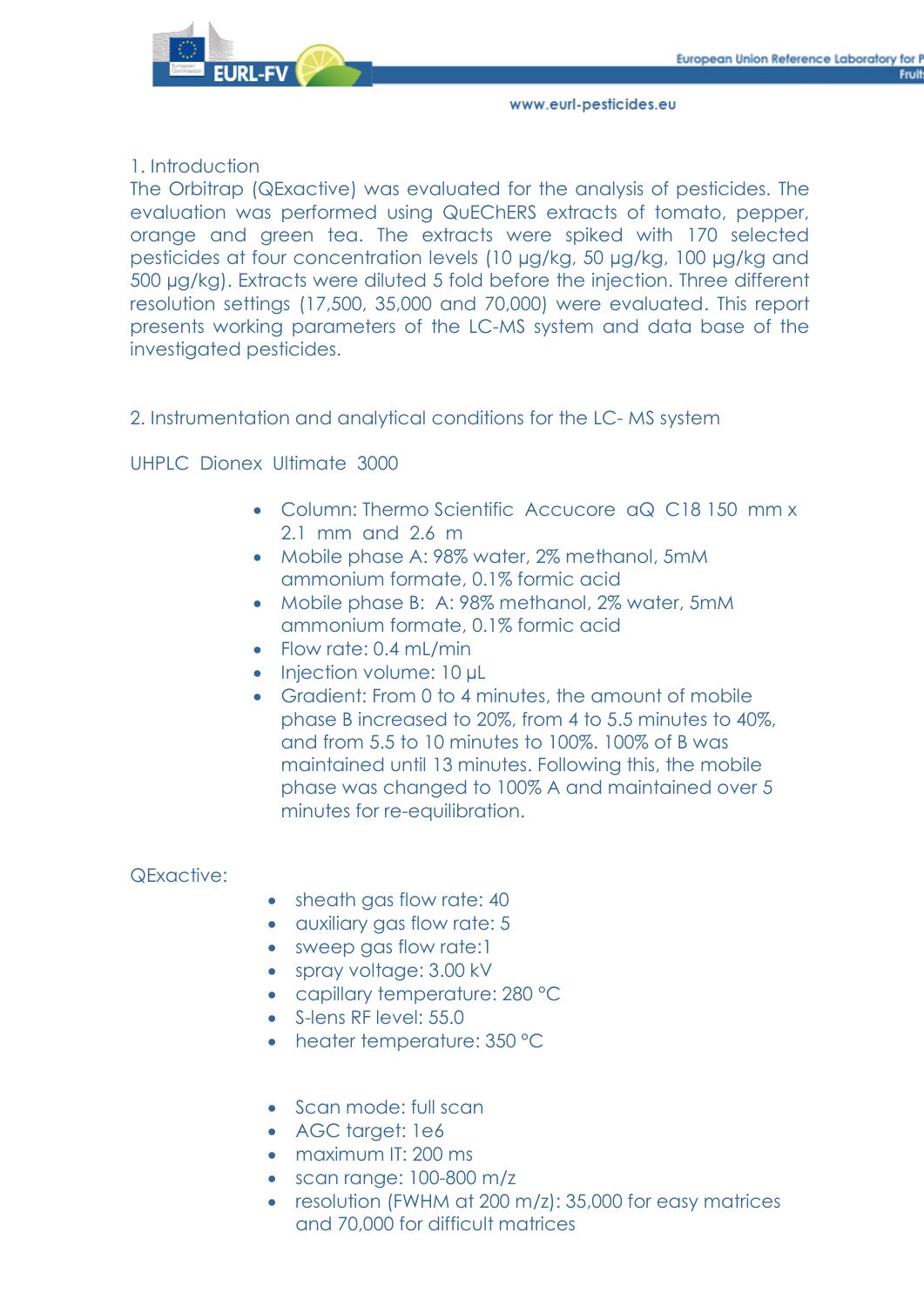

The parameters were the same for positive and negative polarity**.**

#### 3. References

Ł. Rajski, M.M. Gomez-Ramos, and A.R. Fernandez-Alba*, Large pesticide multiresidue screening method by liquid chromatography-Orbitrap mass spectrometry in full scan mode applied to fruit and vegetables*. J Chromatogr A, 2014. 1360: p. 119-27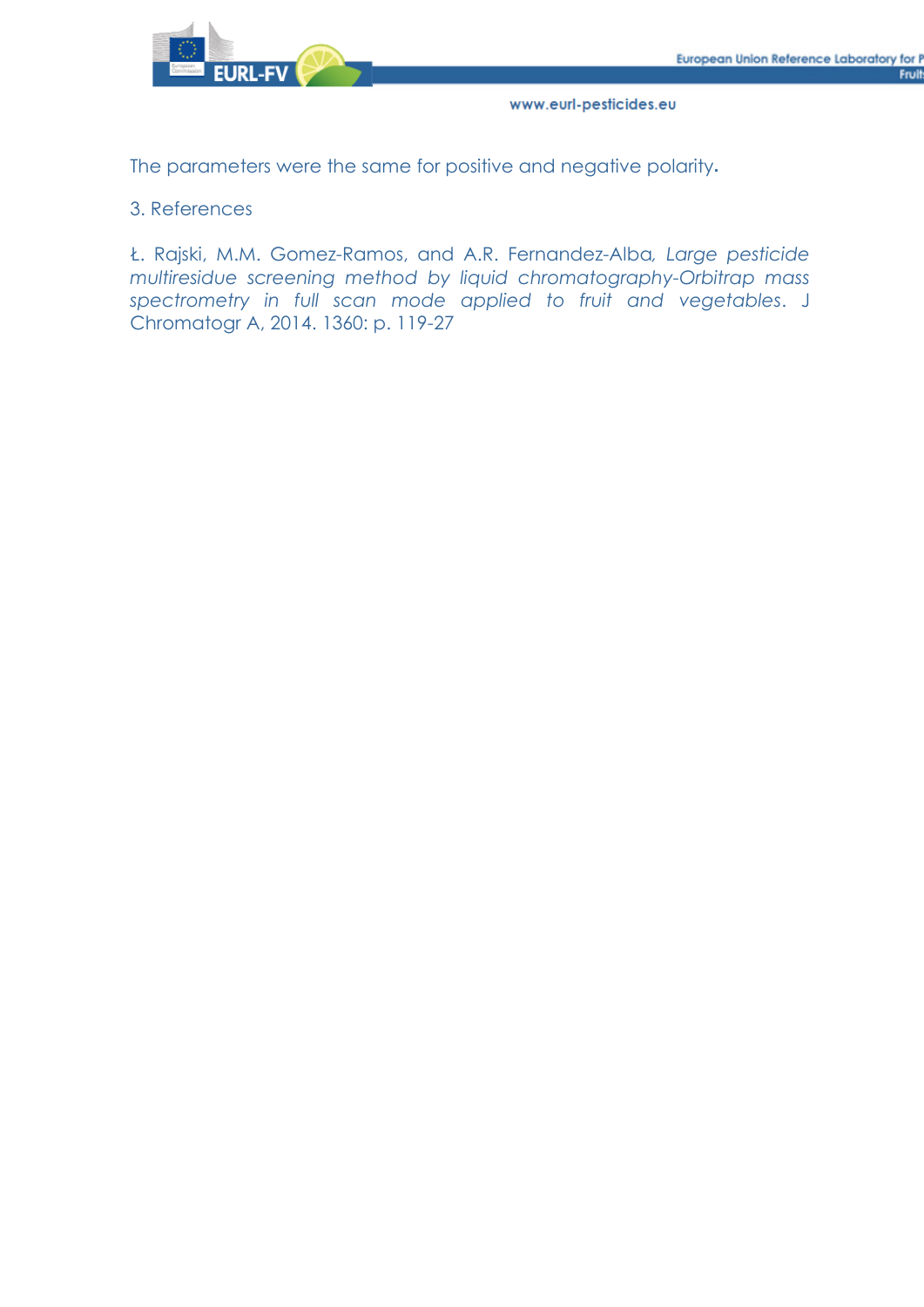**EURL-FV** 

www.eurl-pesticides.eu

| <b>APPENDIX I: List of studied pesticides</b> |  |  |
|-----------------------------------------------|--|--|
|-----------------------------------------------|--|--|

| Compound Name       | Chemical Formula | <b>Extracted Mass</b> | Adduct | Polarity                         | Retention<br>time |
|---------------------|------------------|-----------------------|--------|----------------------------------|-------------------|
| Acephate            | C4H10NO3PS       | 184.0192              | M+H    | $\ddot{}$                        | 2.66              |
| Acetamiprid         | C10H11ClN4       | 223.0745              | M+H    | $\ddot{}$                        | 6.6               |
| Aldicarb            | C7H14N2O2S       | 208.1114              | M+NH4  | $\ddot{}$                        | 7.15              |
| Azinphos-methyl     | C10H12N3O3PS2    | 318.0131              | M+H    | $\ddot{}$                        | 8.93              |
| Azoxystrobin        | C22H17N3O5       | 404.1241              | M+H    | $\ddot{}$                        | 8.91              |
| Bifenthrin          | C23H22ClF3O2     | 440.1599              | M+NH4  | $\ddot{}$                        | 11.35             |
| Bitertanol          | C20H23N3O2       | 338.1863              | M+H    | $\ddot{}$                        | 10.02             |
| <b>Boscalid</b>     | C18H12Cl2N2O     | 343.0399              | M+H    | $\ddot{}$                        | 9.15              |
| Bromuconazole       | C13H12BrCl2N3O   | 375.9614              | M+H    | $\ddot{}$                        | 9.4               |
| <b>Bupirimate</b>   | C13H24N4O3S      | 317.1642              | M+H    | $\ddot{}$                        | 9.49              |
| <b>Buprofezin</b>   | C16H23N3OS       | 306.1635              | M+H    | $\ddot{}$                        | 10.48             |
| Carbaryl            | C12H11NO2        | 202.0863              | M+H    | $\begin{array}{c} + \end{array}$ | 8.14              |
| Carbendazim         | C9H9N3O2         | 192.0768              | M+H    | $\ddot{}$                        | 5.43              |
| Chlorantraniliprole | C18H14BrCl2N5O2  | 481.9781              | M+H    | $\ddot{}$                        | 8.74              |
| Chlorfenvinphos     | C12H14Cl3O4P     | 358.9768              | M+H    | $\ddot{}$                        | 9.89              |
| Chlorpyrifos        | C9H11Cl3NO3PS    | 349.9336              | M+H    | $\ddot{}$                        | 10.75             |
| Chlorpyrifos-methyl | C7H7Cl3NO3PS     | 321.9023              | M+H    | $\ddot{}$                        | 10.3              |
| Clofentezine        | C14H8Cl2N4       | 303.0199              | M+H    | $\ddot{}$                        | 10.32             |
| Cymoxanil           | C7H10N4O3        | 199.0826              | M+H    | $\ddot{}$                        | 6.65              |
| Cyproconazole       | C15H18ClN3O      | 292.1211              | M+H    | $\ddot{}$                        | 9.25              |
| Cyprodinil          | C14H15N3         | 226.1339              | M+H    | $^{+}$                           | 9.92              |
| Cyromazine          | C6H10N6          | 167.1040              | M+H    | $\ddot{}$                        | 2.33              |
| Diazinon            | C12H21N2O3PS     | 305.1083              | M+H    | $\ddot{}$                        | 9.92              |
| Dichlorvos-d6       | C4D6HCl2O4P      | 226.9908              | M+H    | $\begin{array}{c} + \end{array}$ | 7.73              |
| Dicrotophos         | C8H16NO5P        | 238.0839              | M+H    | $\ddot{}$                        | 5.87              |
| Diethofencarb       | C14H21NO4        | 268.1543              | M+H    | $\ddot{}$                        | 8.9               |
| Difenoconazole      | C19H17Cl2N3O3    | 406.0720              | M+H    | $\ddot{}$                        | 10.21             |
| Diflubenzuron       | C14H9ClF2N2O2    | 311.0393              | M+H    | $\ddot{}$                        | 9.75              |
| Dimethoate          | C5H12NO3PS2      | 230.0069              | M+H    | $\ddot{}$                        | 6.37              |
| Dimethomorph        | C21H22ClNO4      | 388.1310              | M+H    | $\ddot{}$                        | 9.02              |
| Diniconazole        | C15H17Cl2N3O     | 326.0821              | M+H    | $\ddot{}$                        | 10.19             |
| Diphenylamine       | C12H11N          | 170.0964              | M+H    | $\ddot{}$                        | 9.57              |
| Dodine              | C13H29N3         | 228.2434              | M+H    | $\ddot{}$                        | 10.25             |
| Epoxiconazole       | C17H13ClFN3O     | 330.0804              | M+H    | $\ddot{}$                        | 9.58              |
| Ethion              | C9H22O4P2S4      | 384.9949              | M+H    | $\ddot{}$                        | 10.6              |
| Ethirimol           | C11H19N3O        | 210.1601              | M+H    | $\ddot{}$                        | 7.18              |
| Ethoprophos         | C8H19O2PS2       | 243.0637              | M+H    | $\ddot{}$                        | 9.53              |
| Etofenprox          | C25H28O3         | 394.2377              | M+NH4  | $\ddot{}$                        | 11.35             |
| Famoxadone          | C22H18N2O4       | 392.1605              | M+NH4  | $\ddot{}$                        | 9.93              |
| Fenamidone          | C17H17N3OS       | 312.1165              | M+H    | $\ddot{}$                        | 9.02              |
| Fenamiphos          | C13H22NO3PS      | 304.1131              | M+H    | $\ddot{}$                        | 9.64              |
| Fenarimol           | C17H12Cl2N2O     | 331.0399              | M+H    | $\ddot{}$                        | 9.49              |
| Fenazaquin          | C20H22N2O        | 307.1805              | M+H    | $\ddot{}$                        | 11.34             |
| Fenbuconazole       | C19H17ClN4       | 337.1215              | M+H    | $\ddot{}$                        | 9.61              |
| Fenhexamid          | C14H17Cl2NO2     | 302.0709              | M+H    | $\ddot{}$                        | 9.38              |
| Fenitrothion        | C9H12NO5PS       | 278.0247              | M+H    | $\ddot{}$                        | 9.17              |
| Fenoxycarb          | C17H19NO4        | 302.1387              | M+H    | $\ddot{}$                        | 9.71              |
| Fenpropathrin       | C22H23NO3        | 350.1751              | M+H    | $\ddot{}$                        | 10.82             |
| Fenpropimorph       | C20H33NO         | 304.2635              | M+H    | $\ddot{}$                        | 9.04              |
| Fenpyroximate       | C24H27N3O4       | 422.2074              | M+H    | $\ddot{}$                        | 10.93             |
| Fenthion            | C10H15O3PS2      | 279.0273              | M+H    | $\ddot{}$                        | 9.96              |
| Flonicamid          | C9H6F3N3O        | 230.0536              | M+H    | $\ddot{}$                        | 4.72              |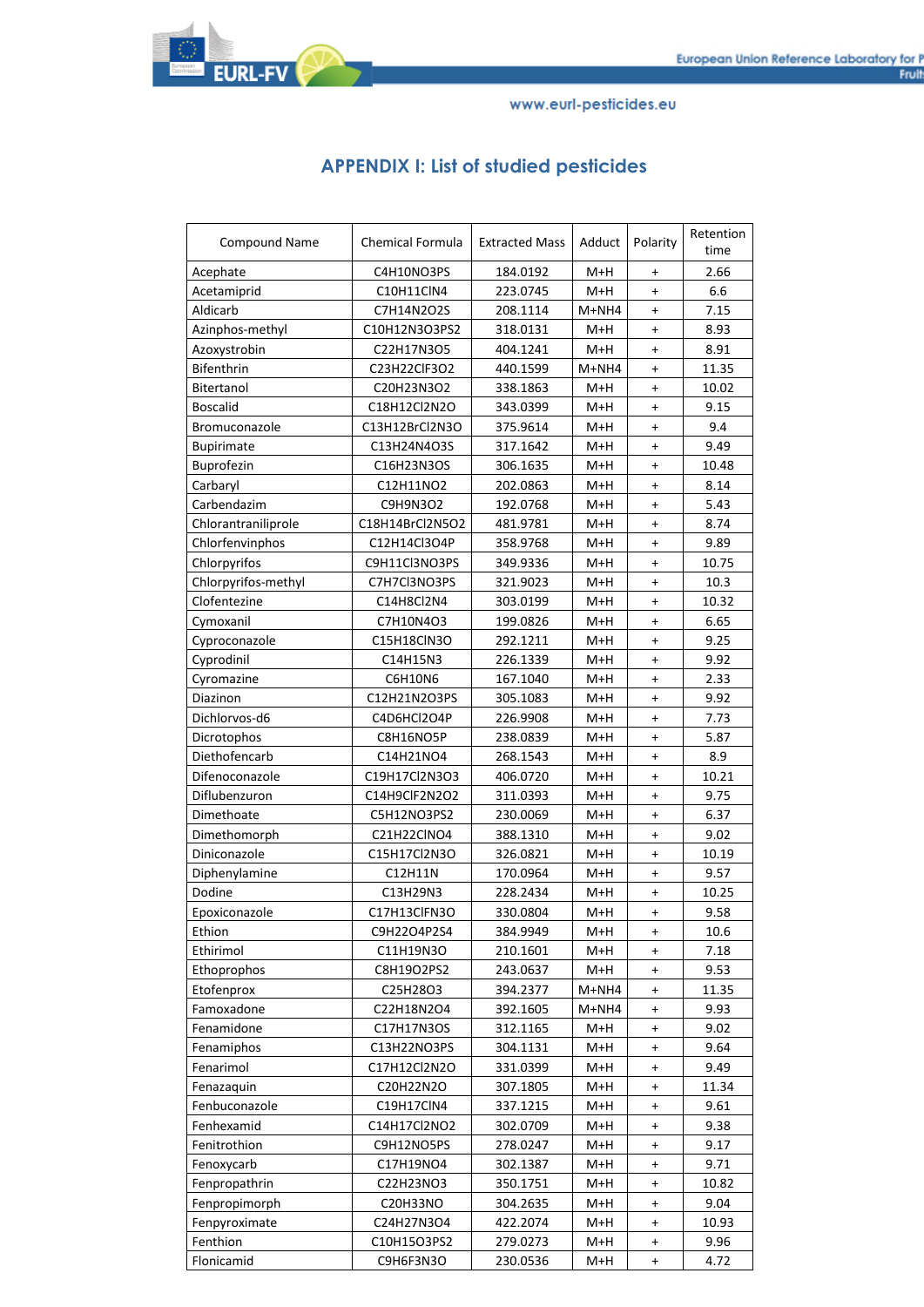| Fluazifop                | C15H12F3NO4               | 328.0791 | M+H     | $\ddot{}$                        | 8.95  |
|--------------------------|---------------------------|----------|---------|----------------------------------|-------|
| Flubendiamide            | C23H22F7IN2O4S            | 683.0306 | $M+H$   | $\ddot{}$                        | 9.67  |
| Flufenoxuron             | C21H11ClF6N2O3            | 489.0435 | M+H     | $\ddot{}$                        | 10.75 |
| Fluopyram                | C16H11ClF6N2O             | 397.0537 | M+H     | $\ddot{}$                        | 9.36  |
| Fluquinconazole          | C16H8Cl2FN5O              | 376.0163 | M+H     | $\ddot{}$                        | 9.43  |
| Flusilazole              | C16H15F2N3Si              | 316.1076 | M+H     | $\ddot{}$                        | 9.68  |
| Flutriafol               | C16H13F2N3O               | 302.1099 | M+H     | $\ddot{}$                        | 8.44  |
|                          |                           |          | M+H     |                                  | 3.55  |
| Formetanate              | C11H15N3O2<br>C9H18NO3PS2 | 222.1237 |         | $\ddot{}$                        | 8.24  |
| Fosthiazate<br>Haloxyfop |                           | 284.0539 | M+H     | $\ddot{}$                        | 9.64  |
|                          | C15H11ClF3NO4             | 362.0402 | M+H     | $\ddot{}$                        |       |
| Hexaconazole             | C14H17Cl2N3O              | 314.0821 | M+H     | $\ddot{}$                        | 10    |
| Hexythiazox              | C17H21ClN2O2S             | 353.1085 | M+H     | $\ddot{}$                        | 10.71 |
| Imazalil                 | C14H14Cl2N2O              | 297.0556 | M+H     | $\ddot{}$                        | 8.48  |
| Imidacloprid             | C9H10ClN5O2               | 256.0596 | M+H     | $\ddot{}$                        | 6.11  |
| Indoxacarb               | C22H17ClF3N3O7            | 528.0780 | M+H     | $\ddot{}$                        | 10.15 |
| Iprodione                | C13H13Cl2N3O3             | 352.0226 | M+Na    | $\ddot{}$                        | 9.63  |
| Iprovalicarb             | C18H28N2O3                | 321.2173 | M+H     | $\ddot{}$                        | 9.37  |
| <b>Isocarbofos</b>       | C11H16NO4PS               | 312.0430 | M+Na    | $\ddot{}$                        | 9.75  |
| Isofenphos-methyl        | C14H22NO4PS               | 332.1080 | M+H     | $\ddot{}$                        | 9.75  |
| Isoprocarb               | C11H15NO2                 | 194.1176 | M+H     | $\ddot{}$                        | 8.44  |
| Kresoxim-methyl          | C18H19NO4                 | 314.1387 | $M+H$   | $\ddot{}$                        | 9.76  |
| Linuron                  | C9H10Cl2N2O2              | 249.0192 | M+H     | $\ddot{}$                        | 9.16  |
| Malathion                | C10H19O6PS2               | 331.0433 | M+H     | $\ddot{}$                        | 9.22  |
| Malathion-d10            | C10D10H9O6PS2             | 341.1061 | M+H     | +                                | 9.19  |
| Mandipropamid            | C23H22CINO4               | 412.1310 | $M+H$   | $\begin{array}{c} + \end{array}$ | 9.1   |
| Metconazole              | C17H22ClN3O               | 320.1524 | M+H     | $\ddot{}$                        | 10.02 |
| Methamidophos            | C2H8NO2PS                 | 142.0086 | M+H     | $\ddot{}$                        | 1.97  |
| Methidathion             | C6H11N2O4PS3              | 302.9691 | M+H     | $\ddot{}$                        | 8.79  |
| Methiocarb               | C11H15NO2S                | 226.0896 | M+H     | $\ddot{}$                        | 9.1   |
| Methomyl                 | C5H10N2O2S                | 163.0536 | M+H     | $\ddot{}$                        | 4.86  |
| Methoxyfenozide          | C22H28N2O3                | 369.2173 | M+H     | $\ddot{}$                        | 9.27  |
| Metobromuron             | C9H11BrN2O2               | 259.0077 | M+H     | $\ddot{}$                        | 8.54  |
| Monocrotophos            | C7H14NO5P                 | 224.0682 | M+H     | $\ddot{}$                        | 5.55  |
| Myclobutanil             | C15H17ClN4                | 289.1215 | M+H     | $\ddot{}$                        | 9.31  |
| Nitenpyram               | C11H15ClN4O2              | 271.0956 | M+H     | $\ddot{}$                        | 4.56  |
| Oxadixyl                 | C14H18N2O4                | 279.1339 | M+H     | +                                | 7.41  |
| Oxamyl                   | C7H13N3O3S                | 237.1016 | $M+NH4$ | $\ddot{}$                        | 4.43  |
| Oxydemeton-methyl        | C6H15O4PS2                | 269.0042 | M+Na    | $\ddot{}$                        | 4.96  |
| Paclobutrazol            | C15H20ClN3O               | 294.1368 | M+H     | +                                | 9.18  |
| Penconazole              | C13H15Cl2N3               | 284.0716 | M+H     | +                                | 9.88  |
| Pencycuron               | C19H21ClN2O               | 329.1415 | M+H     | +                                | 10.14 |
| Pendimethalin            | C13H19N3O4                | 282.1448 | M+H     | $\ddot{}$                        | 10.83 |
| Phenthoate               | C12H17O4PS2               | 321.0379 | M+H     | $\ddot{}$                        | 9.75  |
| Phosalone                | C12H15CINO4PS2            | 367.9941 | M+H     | +                                | 10.09 |
| Phosmet                  | C11H12NO4PS2              | 318.0018 | M+H     | $\ddot{}$                        | 8.95  |
| Phoxim                   | C12H15N2O3PS              | 299.0614 | M+H     |                                  | 10.03 |
| Pirimicarb               | C11H18N4O2                | 239.1503 |         | +                                | 7.25  |
|                          |                           |          | M+H     | $\ddot{}$                        |       |
| Pirimiphos-methyl        | C11H20N3O3PS              | 306.1036 | M+H     | $\ddot{}$                        | 10.03 |
| Prochloraz               | C15H16Cl3N3O2             | 376.0381 | M+H     | $\ddot{}$                        | 10.05 |
| Procymidone              | C13H11Cl2NO2              | 301.0505 | M+NH4   | $\ddot{}$                        | 8.49  |
| Profenofos               | C11H15BrClO3PS            | 372.9424 | M+H     | $\ddot{}$                        | 10.44 |
| Propamocarb              | C9H20N2O2                 | 189.1598 | M+H     | +                                | 3.56  |
| Propargite               | C19H26O4S                 | 373.1444 | M+Na    | +                                | 10.77 |
| Propiconazole            | C15H17Cl2N3O2             | 342.0771 | M+H     | +                                | 9.98  |
| Propoxur                 | C11H15NO3                 | 210.1125 | M+H     | $\ddot{}$                        | 7.72  |
| Propyzamide              | C12H11Cl2NO               | 256.0291 | M+H     | +                                | 9.28  |
| Prothioconazole          | C14H15Cl2N3OS             | 344.0386 | M+H     | $\ddot{}$                        | 9.97  |
| Prothiophos              | C11H15Cl2O2PS2            | 344.9701 | M+H     | $\ddot{}$                        | 11.2  |

**EURL-FV**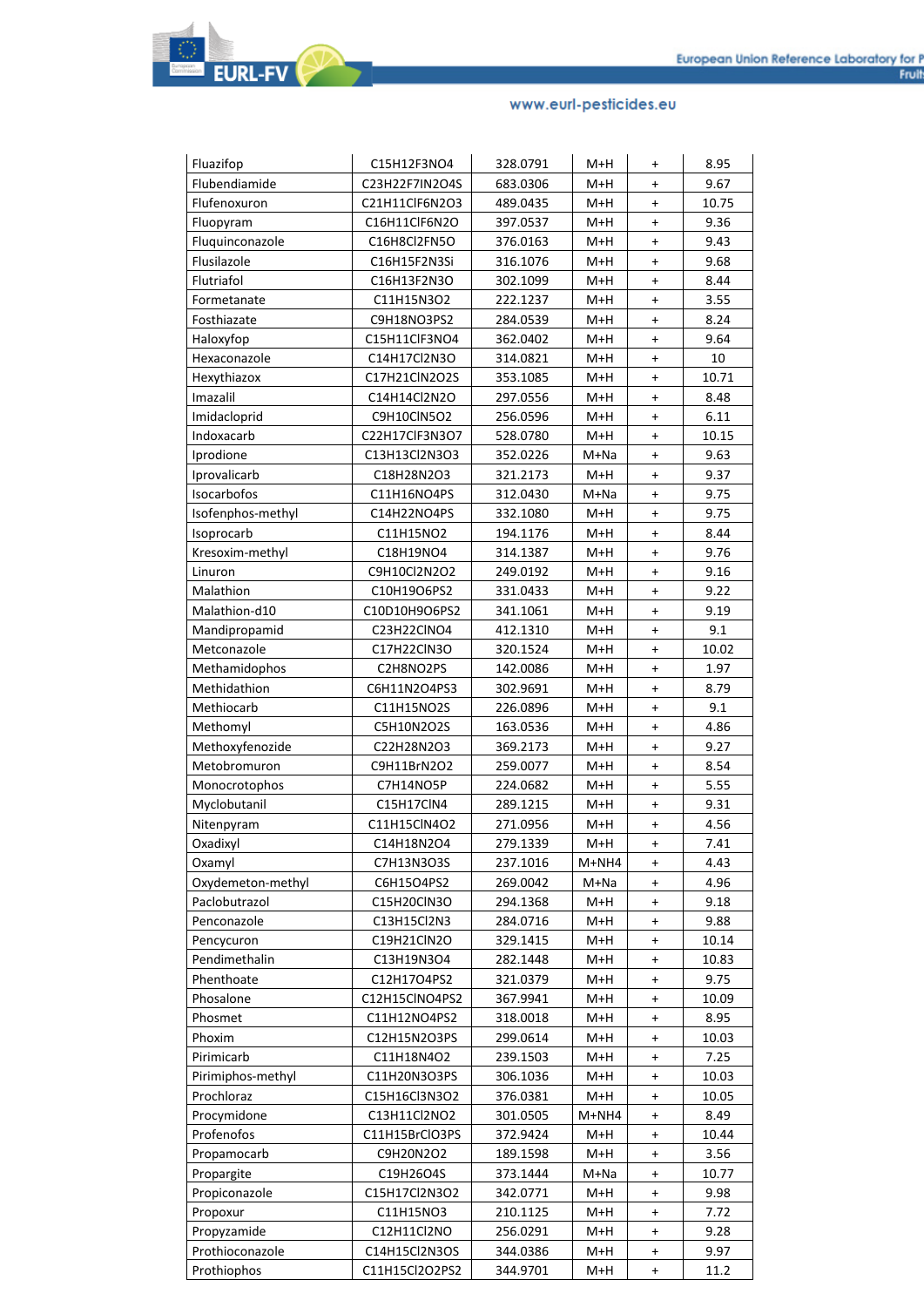| Pymetrozine<br>Pyraclostrobin | C10H11N5O<br>C19H18ClN3O4 | 218.1036<br>388.1059 | M+H<br>$M+H$ | $\ddot{}$<br>$\ddot{}$           | 3.75<br>10.02 |
|-------------------------------|---------------------------|----------------------|--------------|----------------------------------|---------------|
| Pyrethrin                     | C21H28O3                  | 329.2111             | M+H          | $\ddot{}$                        | 10.84         |
| Pyridaben                     | C19H25ClN2OS              | 365.1449             | M+H          | $\ddot{}$                        | 11.07         |
| Pyrimethanil                  | C12H13N3                  | 200.1182             | $M+H$        | $\ddot{}$                        | 9.08          |
| Pyriproxyfen                  | C20H19NO3                 | 322.1438             | M+H          | $\ddot{}$                        | 10.67         |
| Quinoxyfen                    | C15H8Cl2FNO               | 308.0040             | M+H          | $\ddot{}$                        | 10.89         |
| Rotenone                      | C23H22O6                  | 395.1489             |              | $\ddot{}$                        | 9.66          |
|                               | C41H65NO10                | 732.4681             | M+H<br>M+H   | $\ddot{}$                        | 10.07         |
| Spinosyn A                    | C21H24Cl2O4               | 411.1124             | M+H          | $\ddot{}$                        | 10.9          |
| Spirodiclofen                 |                           |                      | $M+H$        |                                  | 10.75         |
| Spiromesifen                  | C23H30O4                  | 371.2217             |              | $\ddot{}$                        |               |
| Spiroxamine                   | C18H35NO2                 | 298.2741             | M+H          | $\ddot{}$                        | 9.26          |
| Tebuconazole                  | C16H22ClN3O               | 308.1524             | M+H          | $\ddot{}$                        | 9.85          |
| Tebufenozide                  | C22H28N2O2                | 353.2224             | M+H          | $\ddot{}$                        | 9.69          |
| Tebufenpyrad                  | C18H24ClN3O               | 334.1681             | M+H          | $\ddot{}$                        | 10.46         |
| Terbuthylazine                | C9H16CIN5                 | 230.1167             | M+H          | $\ddot{}$                        | 9.15          |
| Tetraconazole                 | C13H11Cl2F4N3O            | 372.0288             | M+H          | $\ddot{}$                        | 9.49          |
| Thiabendazole                 | C10H7N3S                  | 202.0433             | M+H          | $\ddot{}$                        | 6.28          |
| Thiacloprid                   | C10H9ClN4S                | 253.0309             | M+H          | $\ddot{}$                        | 7.03          |
| Thiamethoxam                  | <b>C8H10CIN5O3S</b>       | 292.0266             | M+H          | $\ddot{}$                        | 5.27          |
| Thiophanate-methyl            | C12H14N4O4S2              | 343.0529             | M+H          | $\ddot{}$                        | 7.74          |
| Tolclofos-methyl              | C9H11Cl2O3PS              | 300.9616             | M+H          | $\ddot{}$                        | 10.18         |
| <b>TPP</b>                    | C18H15PO4                 | 327.0781             | M+H          | $\ddot{}$                        | 9.93          |
| Triadimefon                   | C14H16ClN3O2              | 294.1004             | M+H          | $\ddot{}$                        | 9.27          |
| Triazophos                    | C12H16N3O3PS              | 314.0723             | M+H          | $\ddot{}$                        | 9.4           |
| Trichlorfon                   | C4H8Cl3O4P                | 256.9299             | M+H          | $\ddot{}$                        | 6.13          |
| Trifloxystrobin               | C20H19F3N2O4              | 409.1370             | M+H          | $\ddot{}$                        | 10.18         |
| Triflumuron                   | C15H10ClF3N2O3            | 359.0405             | M+H          | $\ddot{}$                        | 10.02         |
| Triticonazole                 | C17H20ClN3O               | 318.1368             | M+H          | $\ddot{}$                        | 9.46          |
| Zoxamide                      | C14H16Cl3NO2              | 336.0319             | M+H          | $\ddot{}$                        | 9.98          |
| 3-hidroxycarbofuran           | C12H15NO4                 | 238.1074             | M+H          | $\ddot{}$                        | 6.39          |
| Aldicarb Sulfone              | C7H14N2O4S                | 223.0747             | M+H          | $\ddot{}$                        | 4.22          |
| Aldicarb Sulfoxide            | C7H14N2O3S                | 207.0798             | M+H          | $\ddot{}$                        | 3.83          |
| Carbofuran                    | C12H15NO3                 | 222.1125             | M+H          | $\ddot{}$                        | 7.8           |
| Clothianidin                  | C6H8CIN5O2S               | 250.0160             | M+H          | $\begin{array}{c} + \end{array}$ | 6.15          |
| Demeton-S-methylsulfone       | C6H15O5PS2                | 263.0171             | M+H          | $\ddot{}$                        | 5.21          |
| Desmethyl Pirimicarb          | C10H16N4O2                | 225.1346             | M+H          | $\ddot{}$                        | 5.98          |
| Fenamiphos Sulfone            | C13H22NO5PS               | 336.1029             | M+H          | $\ddot{}$                        | 8             |
| Fenamiphos Sulfoxide          | C13H22NO4PS               | 320.1080             | M+H          | $\ddot{}$                        | 7.88          |
| Fenthion Oxon                 | C10H15O4PS                | 263.0501             | M+H          | $\ddot{}$                        | 8.9           |
| Fenthion Oxon Sulfone         | C10H15O6PS                | 295.0400             | M+H          | $\ddot{}$                        | 6.78          |
| Fenthion Oxon Sulfoxide       | C10H15O5PS                | 279.0451             | M+H          | $\ddot{}$                        | 6.62          |
| <b>Fenthion Sulfone</b>       | C10H15O5PS2               | 311.0171             | M+H          | $\ddot{}$                        | 8.23          |
| <b>Fenthion Sulfoxide</b>     | C10H15O4PS2               | 295.0222             | M+H          | $\ddot{}$                        | 8.1           |
| Malaoxon                      | C10H19O7PS                | 315.0662             | M+H          | $\ddot{}$                        | 7.86          |
| Metalaxyl-M                   | C15H21NO4                 | 280.1543             | M+H          | $\ddot{}$                        | 8.53          |
| Methiocarb Sulfone            | C11H15NO4S                | 258.0795             | M+H          | $\ddot{}$                        | 6.74          |
| Methiocarb Sulfoxide          | C11H15NO3S                | 242.0845             | M+H          | $\ddot{}$                        | 6.36          |
| Omethoate                     | C5H12NO4PS                | 214.0297             | M+H          | $\ddot{}$                        | 3.33          |
| Paraoxon Methyl               | C8H10NO6P                 | 248.0319             | M+H          | $\ddot{}$                        | 7.47          |
| Phosmet Oxon                  | C11H12NO5PS               | 302.0247             | M+H          | $\ddot{}$                        | 7.43          |
| Prothioconazole-desthio       | C14H15Cl2N3O              | 312.0665             | M+H          | $\ddot{}$                        | 6.78          |
| Thiodicarb                    | C10H18N4O4S3              | 355.0563             | M+H          | $\ddot{}$                        | 8.34          |
| Triadimenol                   | C14H18ClN3O2              | 296.1160             | M+H          | $\ddot{}$                        | 9.38          |
| $2.4 - D$                     | C8H6Cl2O3                 | 218.9621             | M-H          |                                  | 8.34          |
| Fipronil                      | C12H4Cl2F6N4OS            | 434.9314             | M-H          |                                  | 9.64          |
| Fludioxonil                   | C12H6F2N2O2               | 247.0325             | M-H          |                                  | 9.23          |
| Lufenuron                     | C17H8Cl2F8N2O3            | 508.9712             |              |                                  |               |
|                               |                           |                      | M-H          |                                  | 10.61         |

**EURL-FV**